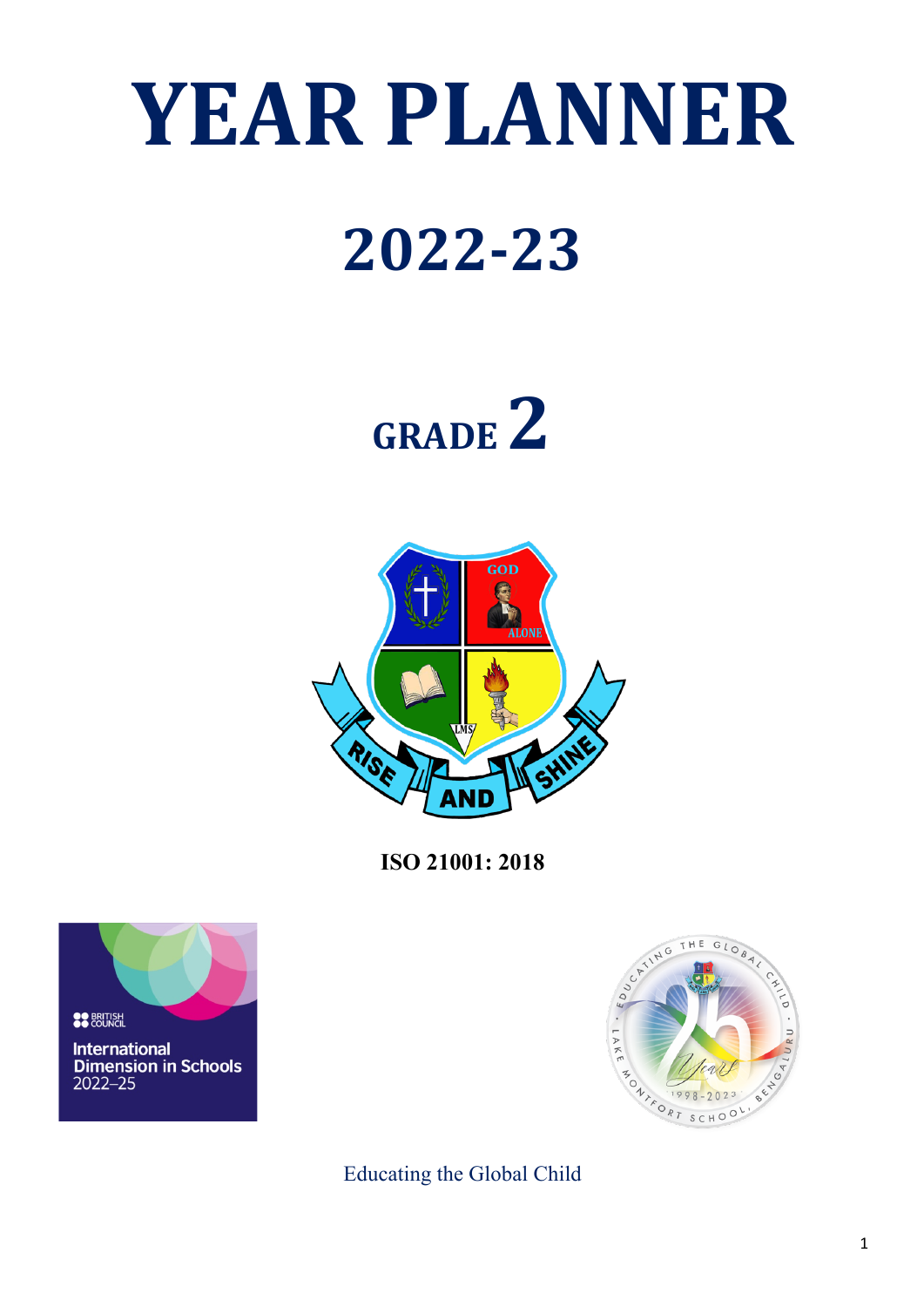## **ENGLISH**

| <b>MONTH</b>         | <b>CHAPTER / CONTENT</b>                                                                                                                                        | <b>TEST / EXAM</b>                                                                                                                                                                                                                | <b>TOPICS FOR</b><br><b>SPEAKING &amp;</b><br><b>LISTENING SKILLS</b><br>(LANGUAGES) |
|----------------------|-----------------------------------------------------------------------------------------------------------------------------------------------------------------|-----------------------------------------------------------------------------------------------------------------------------------------------------------------------------------------------------------------------------------|--------------------------------------------------------------------------------------|
| <b>JUNE</b>          | Lit: Lesson: 1.<br>MCB & AB: Lesson: 2.<br>Gram: Lessons: 1 & 2.                                                                                                |                                                                                                                                                                                                                                   |                                                                                      |
| <b>JULY</b>          | Lit: Lesson: 2.<br>MCB & AB: Lesson: 5.<br>Gram: Lessons: $3,4 \& 5$ .<br>Comprehension: 1.<br><b>Writing Skill: Paragraph Writing</b><br>(Hobby / Punctuality) | PT-1 (TERM I) Portion:<br>Lit: Lessons: 1 & 2.<br>MCB & AB: Lessons: 2 & 5.<br>Gram: 1, 2, 3 & 4.<br>Comprehension.                                                                                                               |                                                                                      |
| <b>AUGUST</b>        | Lit: Lessons: $3 & 4$ .<br>MCB & AB: Lessons: $3 & 6$<br>Gram: Lessons: 6,7 & 11<br>Comprehension: 2.                                                           |                                                                                                                                                                                                                                   | <b>Speaking Skill:</b><br><b>Recitation</b>                                          |
| <b>SEPTEMBE</b><br>R | <b>Writing Skill: Picture</b><br>Composition.<br>(Revision)                                                                                                     | <b>HALF YEARLY EXAM</b><br><b>PORTION:</b><br>Lit: Lessons: (1,2,3&4)<br>MCB & AB: $(2,3,5\& 6)$<br>Gram: $(1,2,3,4,5,6,7\& 11)$<br><b>Writing Skills: Paragraph Writing</b><br>(Hobby & Punctuality): Picture<br>Composition.    |                                                                                      |
| <b>OCTOBER</b>       | Lit: Lesson: 5<br>MCB & AB: Lesson: 4.<br>Gram: Lessons: 8, 9 & 10.                                                                                             | Comprehensions.                                                                                                                                                                                                                   |                                                                                      |
| <b>NOVEMBER</b>      | Lit: Lesson: 6.<br>MCB & AB: Lesson: 7.<br>Gram: Lesson: 12.<br><b>Writing Skill: Diary Writing</b>                                                             |                                                                                                                                                                                                                                   |                                                                                      |
| <b>DECEMBER</b>      | Lit: Lesson: 7.<br>MCB & AB: 1<br>Gram: Lesson: 17.                                                                                                             | PT-1 (TERM II) Portion:<br>Lit: Lessons: $5 & 6$ .<br>MCB & AB: Lessons: 4 & 7.<br>Gram: 8, 9, 10 & 12.<br>Comprehension.                                                                                                         | <b>Speaking Skill:</b><br>Pick and speak.                                            |
| <b>JANUARY</b>       | Lit: Lesson: 8.<br>MCB & AB: Lesson: 8.<br>Gram: Lessons: 18 & 19<br>Writing Skill: Letter to friend.<br>Comprehension: 3.                                      |                                                                                                                                                                                                                                   |                                                                                      |
| <b>FEBRUARY</b>      | Lit: Lessons: $9 & 10$ .<br>MCB & AB: Lesson: 9.<br>Gram: Lessons: 21 & 22.<br>Writing Skill: Story Completion.                                                 |                                                                                                                                                                                                                                   |                                                                                      |
| <b>MARCH</b>         | <b>REVISION</b>                                                                                                                                                 | <b>ANNUAL EXAM PORTION:</b><br>Lit: Lessons: $(5,6,7,8,9 \& 10)$<br>MCB & AB: $(1,4,7,8$ & 9)<br>Gram: (8,9,10,12,17,18,19,21 & 22)<br>Writing Skills: (Letter to friend,<br>Diary Writing & Story Completion)<br>Comprehensions. |                                                                                      |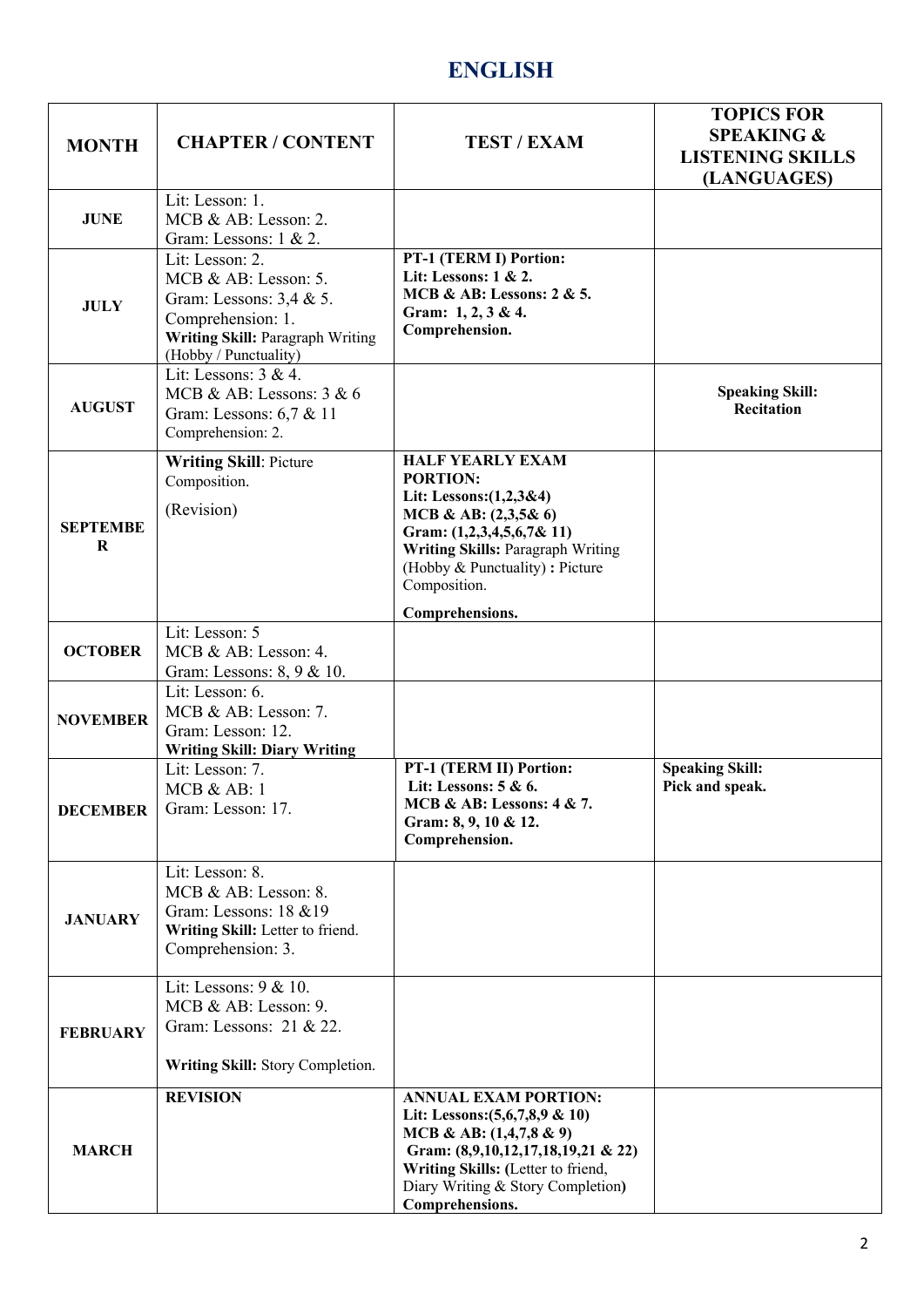# **HINDI**

| <b>MONTH</b>     | <b>CHAPTER / CONTENT</b>                                                                                                  | <b>TEST / EXAM</b>                                                                                              | <b>TOPICS FOR</b><br><b>SPEAKING &amp;</b><br><b>LISTENING SKILLS</b> |
|------------------|---------------------------------------------------------------------------------------------------------------------------|-----------------------------------------------------------------------------------------------------------------|-----------------------------------------------------------------------|
| <b>JUNE</b>      | वर्णमाला, मात्राएँ,  बारहखडी,<br>संयुक्त व्यंजन, र के रूप                                                                 |                                                                                                                 |                                                                       |
| <b>JULY</b>      | पाठ–1. सूरज आया (कविता),<br>द्वित्व व्यंजन , संयुक्ताक्षर<br>पाठ- 2. अपना घर है सबको प्यारा<br>व्याकरण :- ड , ढ , ज़ , फ़ | <b>PERIODIC TEST-1</b><br>$(TERM - 1)$<br>PORTION: वर्णमाला ,मात्राएँ ,<br>बारहखडी, संयुक्त व्यंजन,<br>र के रूप | श्रवण/ वाचन कौशल-१<br>सूरज आया                                        |
| <b>AUGUST</b>    | विभिन्न रंग, वर्ण - विच्छेद                                                                                               |                                                                                                                 |                                                                       |
| <b>SEPTEMBER</b> | अर्धवार्षिक परीक्षा (पुनरावर्तन)                                                                                          | <b>HALF YEARLY EXAM</b><br>PORTION: $-TT5-$ ?, ?<br>व्याकरण                                                     |                                                                       |
| <b>OCTOBER</b>   | पाठ- 4. स्वच्छ भारत<br>व्याकरण: – संज्ञा , विलोम शब्द                                                                     |                                                                                                                 |                                                                       |
| <b>NOVEMBER</b>  | पाठ-5. मेरी उडान मेरी पहचान<br>व्याकरण: – सर्वनाम,<br>एक– अनेक, लिंग                                                      |                                                                                                                 |                                                                       |
| <b>DECEMBER</b>  | पाठ-6. ब्रूनो मिल गया<br>पाठ 7. तीन मूर्ख<br>व्याकरण– गिनती (१–२०)                                                        | <b>PERIODIC TEST - 1</b><br>$(TERM - 2)$<br>PORTION: $ \Pi$ <sup><math>-</math></sup> 4, 5<br>व्याकरण           |                                                                       |
| <b>JANUARY</b>   | पाठ- 9. पहले मैं पहले मै                                                                                                  |                                                                                                                 |                                                                       |
| <b>FEBRUARY</b>  | पाठ 10. अध्य़ापिका की सीख<br>व्याकरण – विशेषण , पर्यायवाची<br>शब्द                                                        |                                                                                                                 | श्रवण/ वाचन कौशल–२<br>अध्यापिका की सीख                                |
| <b>MARCH</b>     | मेरा परिचय<br>वार्षिक परीक्षा (पुनरावर्तन )                                                                               | <b>ANNUAL EXAM</b><br><b>PORTION: -</b><br>पाठ $6, 7, 9, 10$<br>व्याकरण                                         |                                                                       |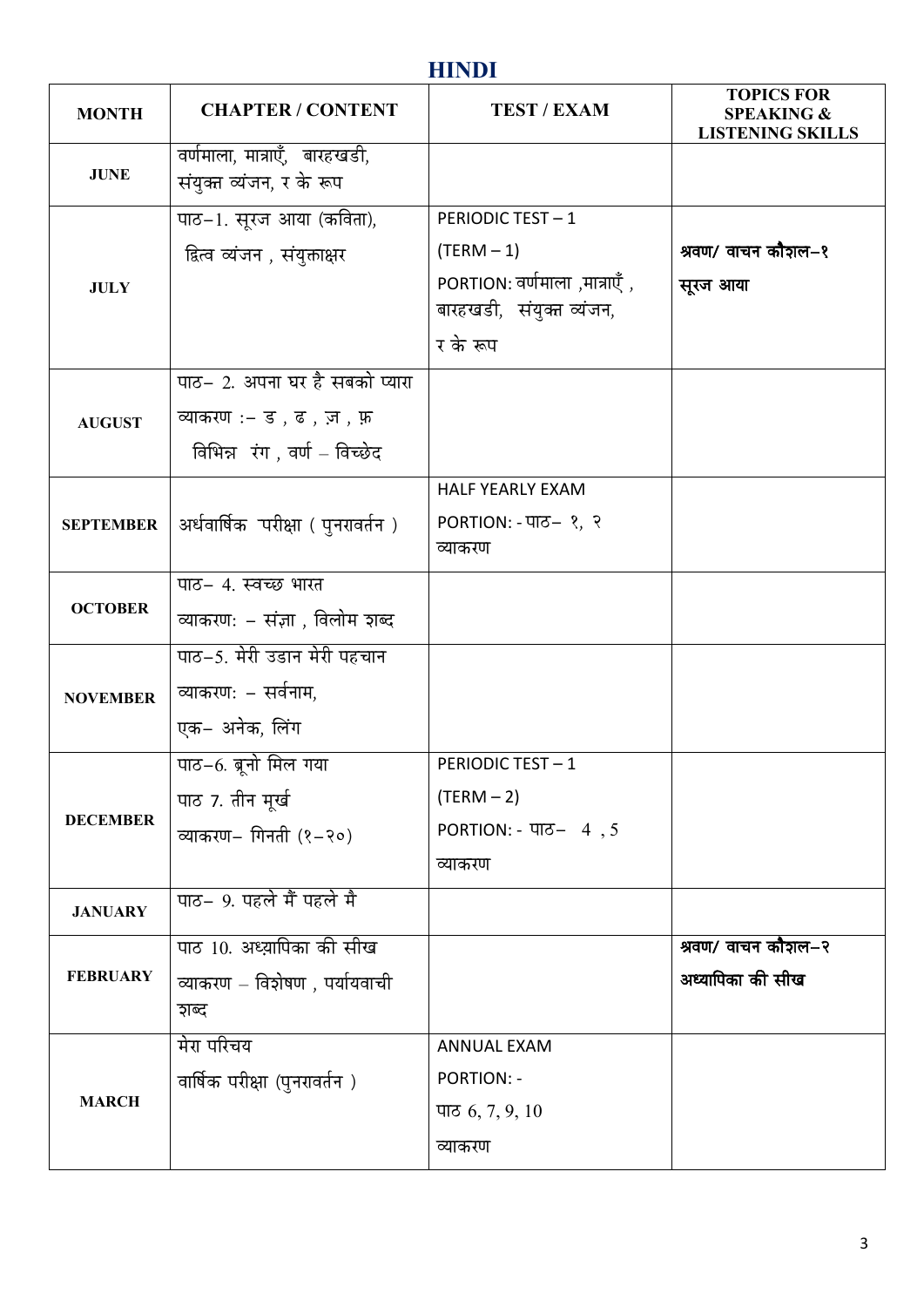# **KANNADA**

| <b>MONTH</b>     | <b>CHAPTER / CONTENT</b>                                                       | <b>TEST / EXAM</b>                                                                                                      | <b>TOPICS FOR SPEAKING &amp;</b><br><b>LISTENING SKILLS</b> |
|------------------|--------------------------------------------------------------------------------|-------------------------------------------------------------------------------------------------------------------------|-------------------------------------------------------------|
| <b>JUNE</b>      | ಸೇತುಬಂಧ<br>ವರ್ಣಮಾಲೆ<br>ಗುಣಿತಾಕ್ಷ ರಗಳು<br>ಕಾಗುಣಿತಾಕ್ಷ್ಮರಗಳು                     |                                                                                                                         |                                                             |
| <b>JULY</b>      | <u>ಒತ್ತಕ್ಷರಗಳು ಕ್ಕ – ಳ</u> ೃ<br>ಪದರಚನೆ ಮತ್ತು ಅರ್ಥಗಳು<br>ಪಾಠ-೧. ರೈತ ಮತ್ತು ಹದ್ದು | PERIODIC TEST - I (TERM - I)<br><b>PORTIONS:</b><br>ವರ್ಣಮಾಲೆ, ಕಾಗುಣಿತ<br>ಒತ್ತಕ್ಷರಗಳು, ಪದರಚನೆ<br>ಪಾಠ – ೧ ರೈತ ಮತ್ತು ಹದ್ದು | ಪಾಠ ಓದಿಸುವಿಕೆ                                               |
| <b>AUGUST</b>    | ಪಾಠ-೨. ಬಣ್ಣದ ಹಕ್ಕಿ (ಪದ್ಯ)<br>ಪಾಠ–೩. ಊರಿಗೊಬ್ಬ ರಾಜನಂತೆ                           |                                                                                                                         | ಪದ್ಮ ಹಾಡಿಸುವಿಕೆ                                             |
| <b>SEPTEMBER</b> | ಪಾಠ–೪. ಗೆಳೆತನ                                                                  | <b>HALF YEARLY EXAM</b><br><b>PORTIONS: FULL PORTION</b><br>(JUNE TO SEPTEMBER)                                         |                                                             |
| <b>OCTOBER</b>   | ಪಾಠ– ೫. ಸೂಜಿಯಕಥೆ                                                               |                                                                                                                         |                                                             |
| <b>NOVEMBER</b>  | ಪಾಠ –೬.ಹಳ್ಳಿಯ ದಾರಿಯ<br>ಬದಿಯಲಿ (ಪದ್ಧ)<br>ಪಾಠ –೭. ಸಂತೆ                           |                                                                                                                         | ಅಭ್ಯಾಸಚಟುವಟಿಕೆ                                              |
| <b>DECEMBER</b>  | ಪಾಠ– ೮. ಅರಿವೇ ಗುರು                                                             | PERIODIC TEST - I (TERM - II)<br><b>PORTIONS:</b><br>ಪಾಠ –೫. ಸೂಜಿಯಕಥೆ<br>ಪಾಠ –೬. ಹಳ್ಳಿಯ ದಾರಿಯ ಬದಿಯಲಿ<br>ಪಾಠ –೭. ಸಂತೆ    |                                                             |
| <b>JANUARY</b>   | <u>ಪಾಠ– ೯. ನನ್ನ</u> ದೇವರು (ಪದ್ಯ)                                               |                                                                                                                         | ಪದ್ಯ ಹಾಡಿಸುವಿಕೆ                                             |
| <b>FEBRUARY</b>  | ಪಾಠ– ೧೦. ಮೂರು ಕಲ್ಲುಗಳು                                                         |                                                                                                                         | ಪಾಠ ಓದಿಸುವಿಕೆ                                               |
| <b>MARCH</b>     | ಫುನರಾವರ್ತನೆ                                                                    | <b>ANNUAL EXAMINATION</b><br>PORTIONS: FULL PORTION<br>(OCTOBER TO MARCH)                                               |                                                             |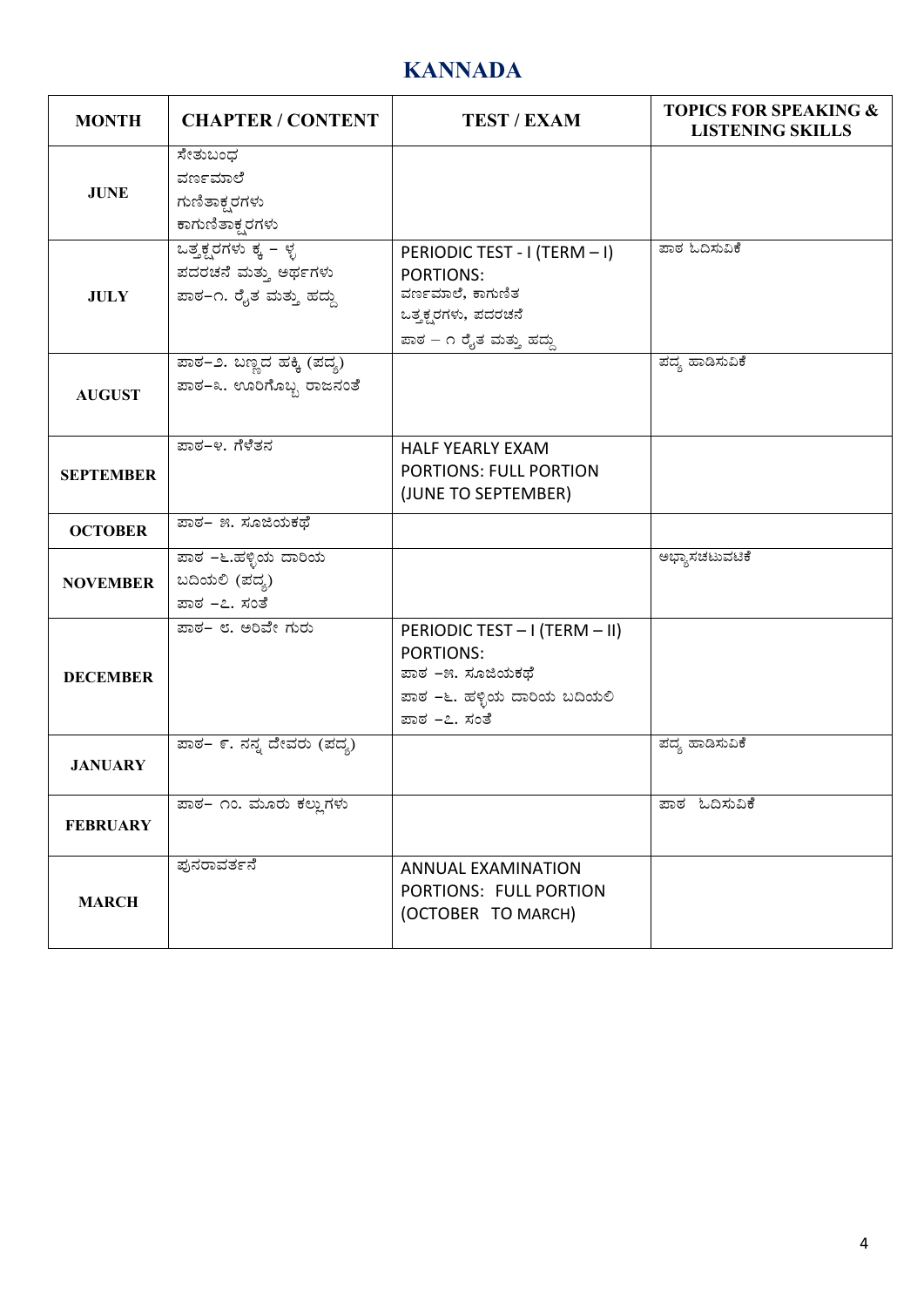## **MATHEMATICS**

| <b>MONTH</b>     | <b>CHAPTER / CONTENT</b>                                     | <b>TEST / EXAM</b>                                           |
|------------------|--------------------------------------------------------------|--------------------------------------------------------------|
| <b>JUNE</b>      | 1. NUMBERS AND NUMERATION                                    |                                                              |
| <b>JULY</b>      | 2. ADDITION<br>3. SUBTRACTION (Half Lesson)                  | PT-1 (TERM-I)<br>Ls: $1,2$ (Pg: 28)                          |
| <b>AUGUST</b>    | 3. SUBTRACTION (continue)<br>4. MULTIPLICATION (Half Lesson) |                                                              |
| <b>SEPTEMBER</b> | 4. MULTIPLICATION (continue)<br><b>REVISION</b>              | <b>HALF YEARLY</b><br><b>EXAMINATION-</b><br>Ls: $1,2,3,4$ . |
| <b>OCTOBER</b>   | 7. MONEY<br><b>11. DATA HANDLING</b>                         |                                                              |
| <b>NOVEMBER</b>  | 5. DIVISION<br><b>6.FRACTIONS</b>                            |                                                              |
| <b>DECEMBER</b>  | <b>10. SHAPES AND PATTERNS</b>                               | PT-1 (TERM-II)<br>Ls:5,6,7,11                                |
| <b>JANUARY</b>   | 8. MEASUREMENT                                               |                                                              |
| <b>FEBRUARY</b>  | 9. TIME AND CALENDAR                                         |                                                              |
| <b>MARCH</b>     | <b>REVISION</b>                                              | <b>ANNUAL EXAMINATION</b><br>Ls: $5,6,7,8,9,10,11$           |

## **EVS**

| <b>MONTH</b>     | <b>CHAPTER/CONTENT</b>                                                               | <b>TEST/EXAM</b>                                           |
|------------------|--------------------------------------------------------------------------------------|------------------------------------------------------------|
| <b>JUNE</b>      | 1. MYBODY<br>2. MYFAMILY                                                             |                                                            |
| <b>JULY</b>      | 3. FOODFORUS<br><b>4. CLOTHESWEWEAR</b><br>5. MY HOUSE                               | PERIODIC TEST-1<br>$(TERM-I)$<br>Lesson $(1,2)$            |
| <b>AUGUST</b>    | 6. MY SCHOOL<br>7.HEALTHANDHYGIENE<br>9.FESTIVALS                                    |                                                            |
| <b>SEPTEMBER</b> | 8.RECREATIONANDREVISION                                                              | <b>HALF</b><br><b>YEARLYEXAMINATIO</b><br>$N-Lesson-(1-9)$ |
| <b>OCTOBER</b>   | <b>11. PLANTS AND THEIRUSES</b><br><b>12. ANIMALS AND THEIR USES</b>                 |                                                            |
| <b>NOVEMBER</b>  | 13. AIR<br>14. WATER<br><b>15. LAND</b>                                              |                                                            |
| <b>DECEMBER</b>  | <b>10.OUR NEIGHBOURHOOD</b>                                                          | PERIODIC TEST-1(TERM-<br>II)Lesson $(0.11, 12, 13 \& 14)$  |
| <b>JANUARY</b>   | <b>16. WEATHERANDSEASONS</b><br>17.SAFETYANDFIRSTAID                                 |                                                            |
| <b>FEBRUARY</b>  | 18.TRANSPORT ANDCOMMUNICATION<br>19.ROCKSANDMINERALS<br>20. DIRECTION AND TIME (1/2) |                                                            |
| <b>MARCH</b>     | 20. DIRECTION AND TIME(CONTINUE) AND<br><b>REVISION</b>                              | <b>ANNUALEXAMINATION</b><br>Lesson- $(10-20)$              |